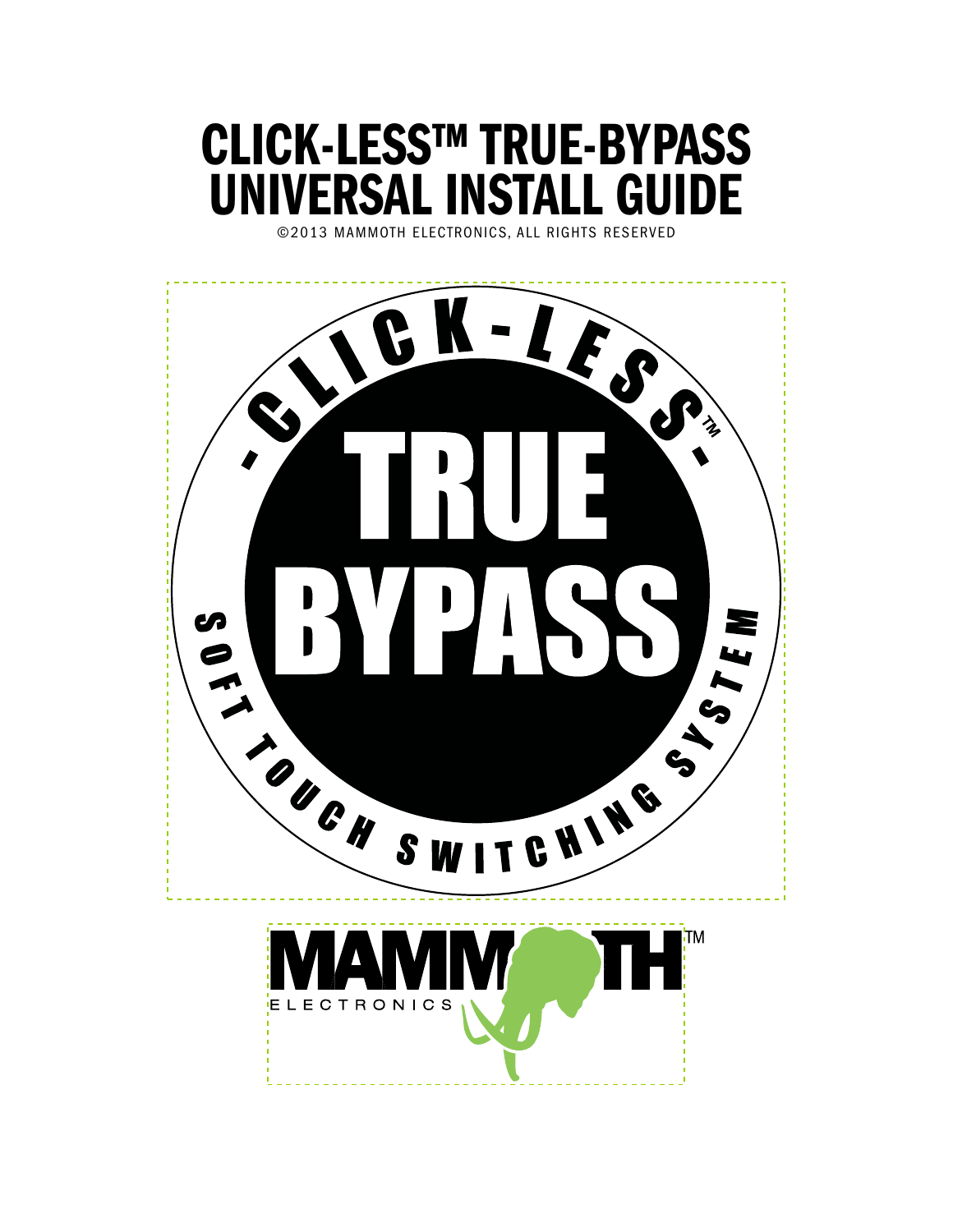#### CLICKLESS TRUE-BYPASS INSTALLATION

This manual covers Click-Less True-Bypass installation for three common mechanical bypass circuits. It is recommended that you fully read this manual and become familiar with the installation procedure before beginning.

SECTION 1 installation for effects pedals using the mechanical bypass (latching stomp switches).

SECTION 2 installation for Ibanez 9 Series effects pedals.

SECTION 3 installation for BOSS effects pedals.

#### WHAT IS INCLUDED IN THE KIT

[Click-Less True-Bypass PCB module](https://www.mammothelectronics.com/ProductDetails.asp%3FProductCode%3DKIT-MMTH-CLICKLESS) [Click-Less Momentary Switch](http://www.mammothelectronics.com/4SFSSPST-M-p/800-1003.htm)





#### RECOMMENDED TOOL AND SUPPLY LIST

Soldering Station [Solder](http://www.mammothelectronics.com/Rosin-Core-Solder-Wire-60-40-SN-PB-190-C-p/1100-500-10f.htm) & Flux De-soldering Braid or Solder Sucker Wire Strippers Wire Cutters Philips Head Screwdriver Double-Stick Foam Tape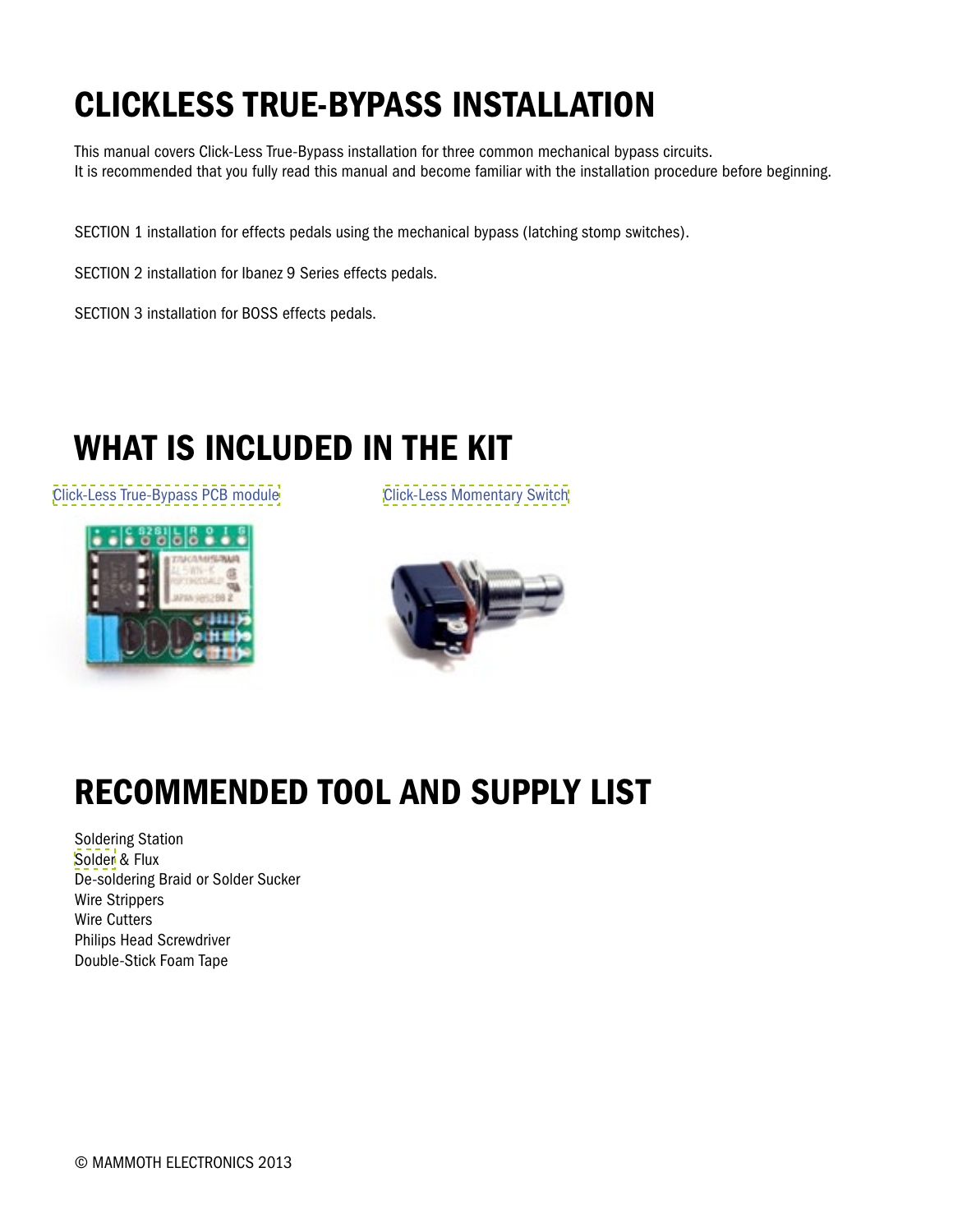#### SECTION 1 : MECHANICAL BYPASS

installation instructions for effects pedals using the mechanical bypass (latching stomp switches)

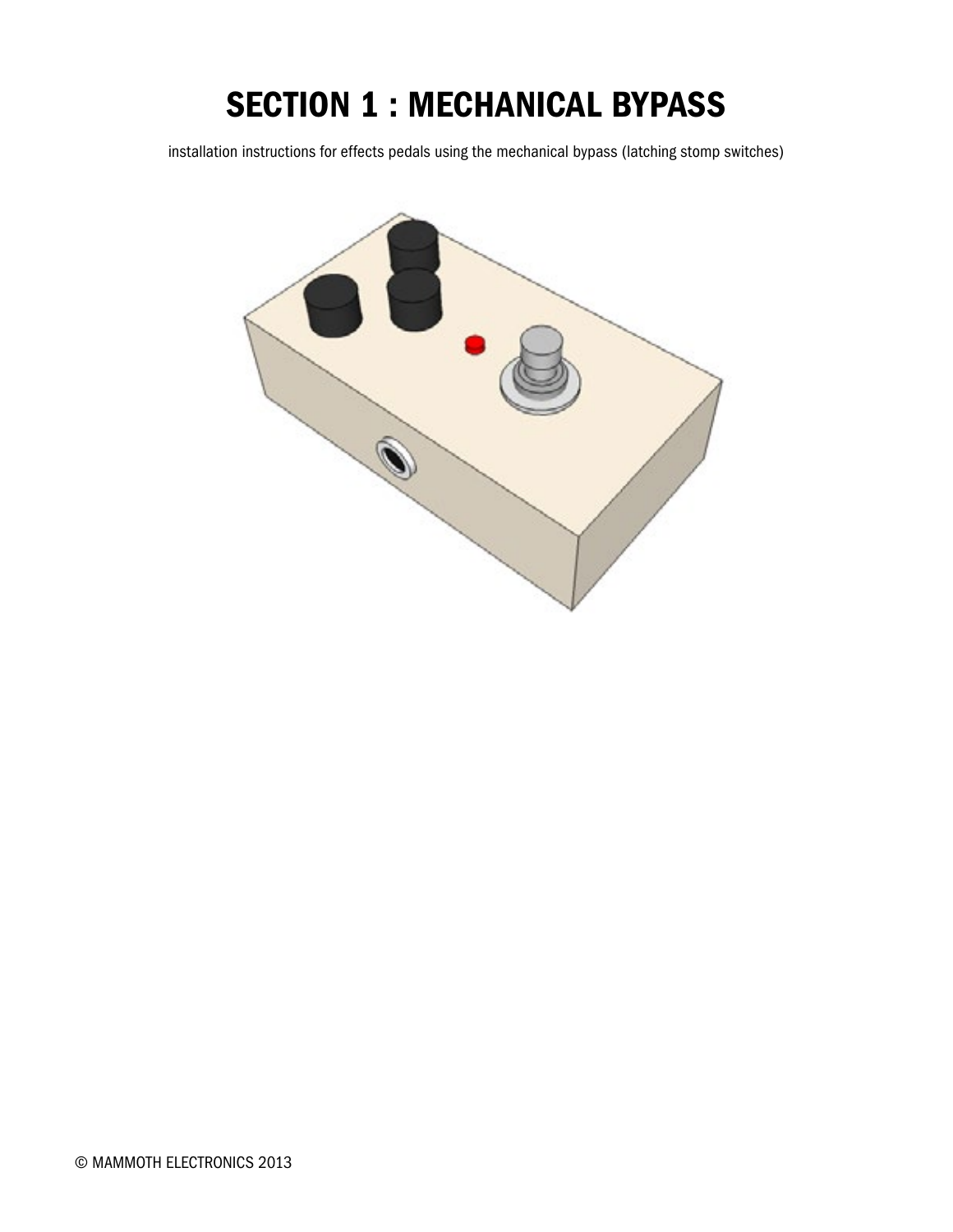## 1.1 : REMOVING THE STOMP SWITCH

#### (TRUE-BYPASS SWITCHING)

In order to install Click-Less True-Bypass, the original stomp switch must be replaced with a Click-Less switch and the signal path must be re-routed through the Click-Less PCB.

You will need to disconnect the following wires connected to the stomp switch in order to replace the original stomp switch with a Click-Less switch and re-route the signal flow through the Click-Less PCB :

- The input jack wire
- The output jack wire
- The two LED leads
- The effect circuit send/input wire
- The effect circuit return/output wire
- Ground wire(s) at the stomp switch

De-solder the input jack wire from the stomp switch. Label the wire with a small piece of tape and repeat the procedure for the output jack wire, effect circuit send/input wire, effect circuit return/output wire, LED wires and ground wire(s) at the stomp switch.

Once all the wires connected to the original stomp switch's terminals have been disconnected, remove the original stomp switch from the chassis.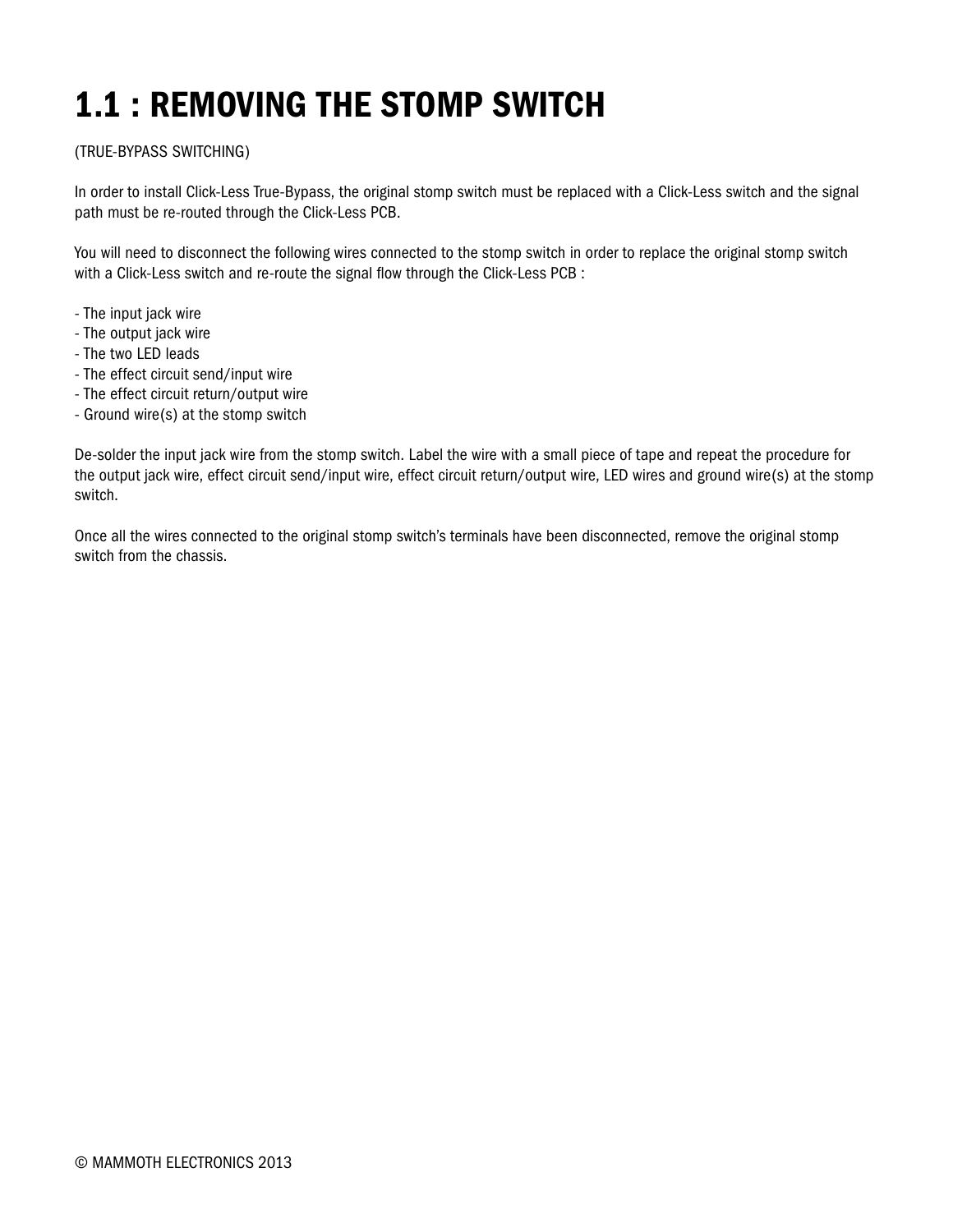## 1.2 : WIRING

We recommend using normal [24AWG hookup wire](http://www.mammothelectronics.com/CHANDLER-CHND-100-2407-p/1100-600-1-10ft.htm) for wiring to the Click-Less PCB. Depending on the effect pedal you are working on, you may be able to use some of the existing wires to connect to the Click-Less PCB.



- + : wire to 9V source (from DC jack power lug)<br>- : wire to ground source
- : wire to ground source<br>C : not used
- : not used
- S2 : connect to lug of N/O SPST Click-Less switch
- S1 : connect to lug of N/O SPST Click-Less switch
- L : connect to anode (positive leg) of LED.
- R : connect to the effect circuit return/output wire
- O : connect to the output jack signal lug
- I : connect to the input jack signal lug
- S : connect to the effect circuit send/input wire

\*NOTE: Cathode side (negative side) of LED vneeds to be connected to nearest available ground source.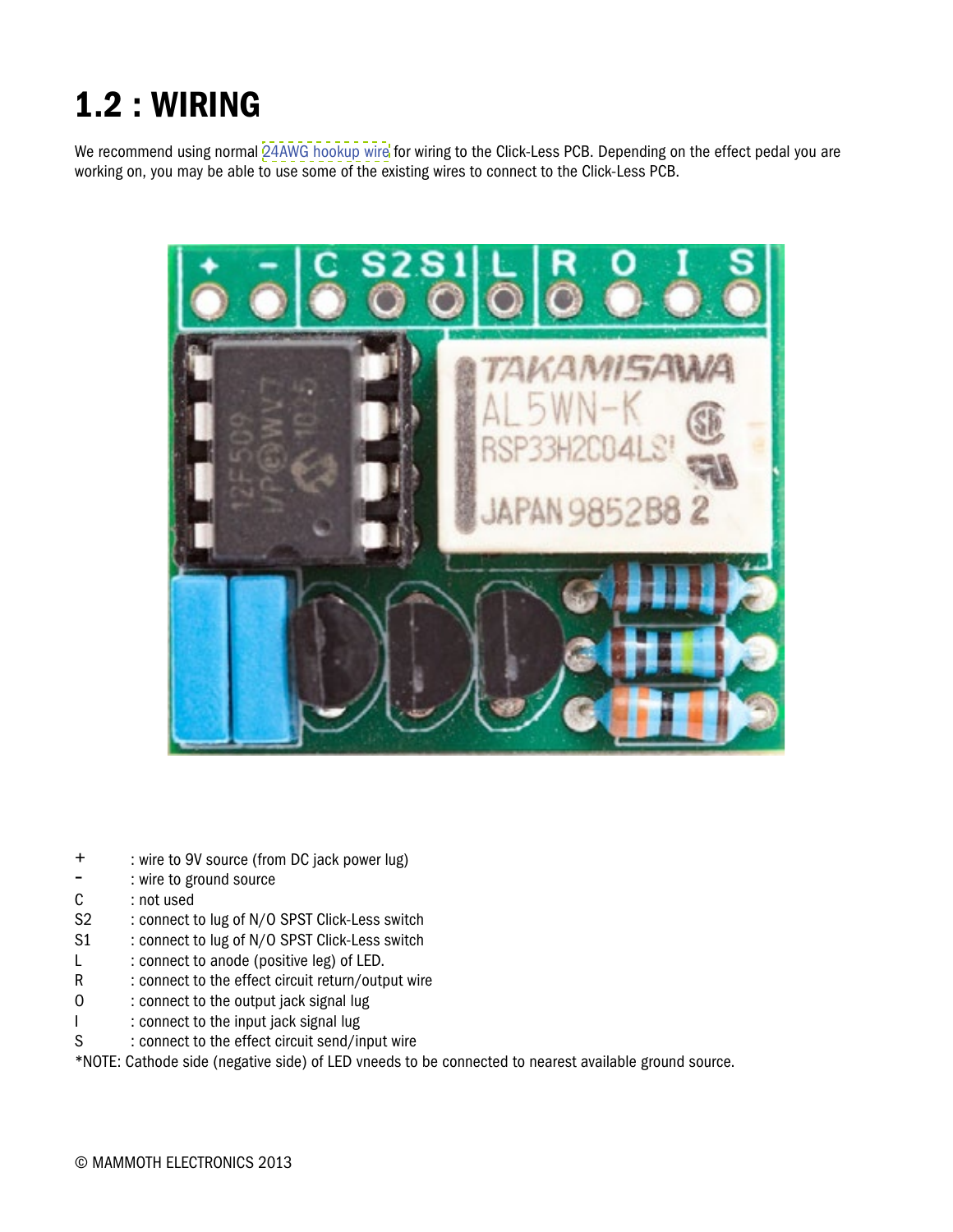## 1.3 : COMPLETING THE JOB

Install the Click-Less switch into the hole where the original stomp switch was.

Apply double stick foam tape to the back of the Click-Less PCB and secure it to the chassis in a location where it will not interfere with or touch any other components or parts of the circuit.

Take care to ensure that no leads are poking through the double stick tape - this will prevent short circuits.

#### CONGRATULATIONS!

Your pedal has been converted to Click-Less™ True-Bypass!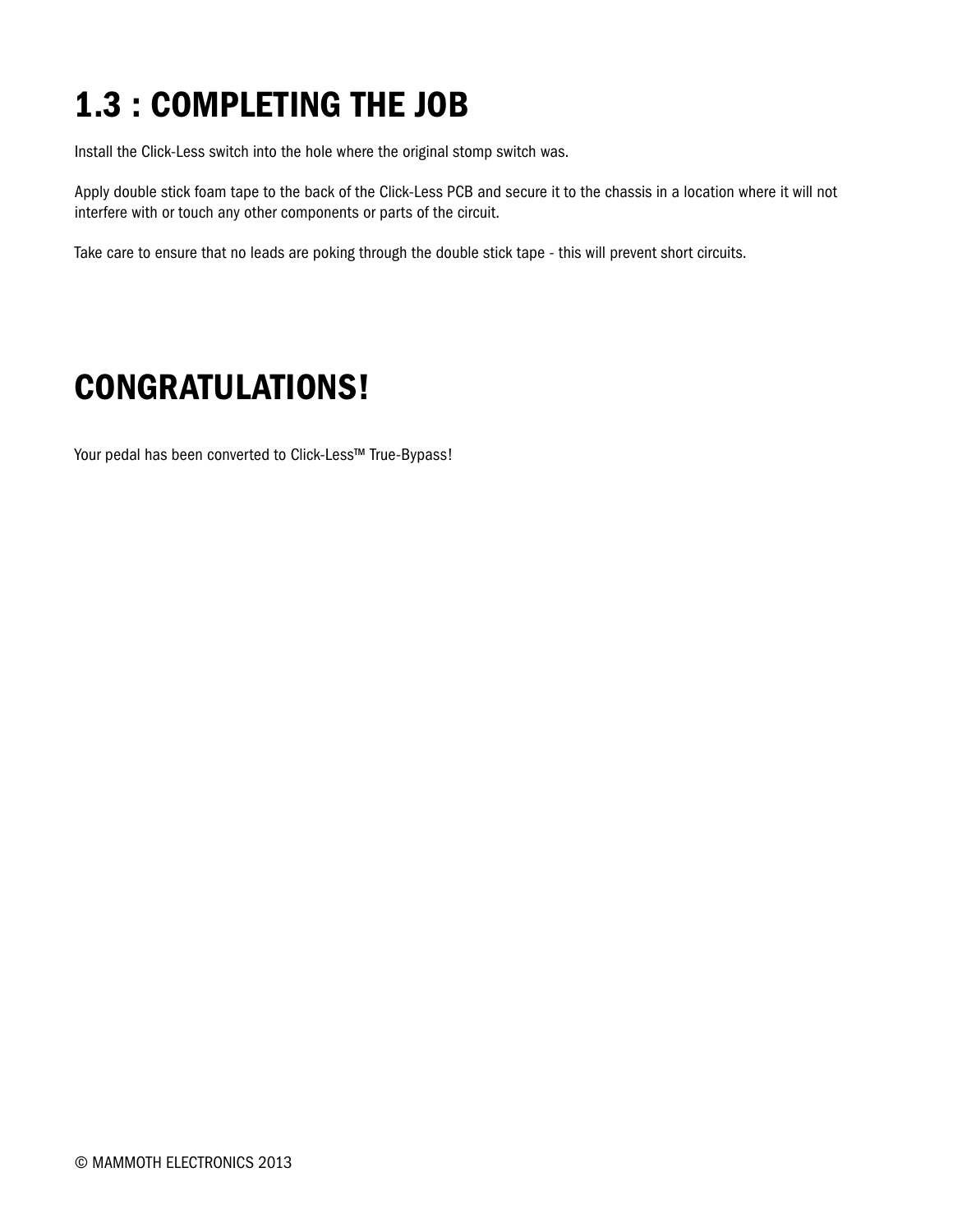#### SECTION 2 : IBANEZ 9 SERIES

Installation instructions for Ibanez 9 Series Effects



#### **OVERVIEW**

Ibanez 9 Series analog effects employ buffered electronic switching comprised of four main circuit elements :

- 1 A buffer/driver circuit used to prevent loading of the signal path and to drive the electronic switching circuit
- 2 Two FETs (field effect transistors) used to block/permit signal flow through the bypass and effect circuits
- 3 A flip-flip circuit used to select which FET is ON/OFF (Bypass/Effect) and route the signal appropriately
- 4 A mechanical momentary contact switch used to control the flip-flop circuit

Installing the Click-Less True-Bypass requires circumvention of the electronic switching system and re-routing the signal patch through the Click-Less PCB.

This Manual will focus on the flip-flop circuit and signal routing.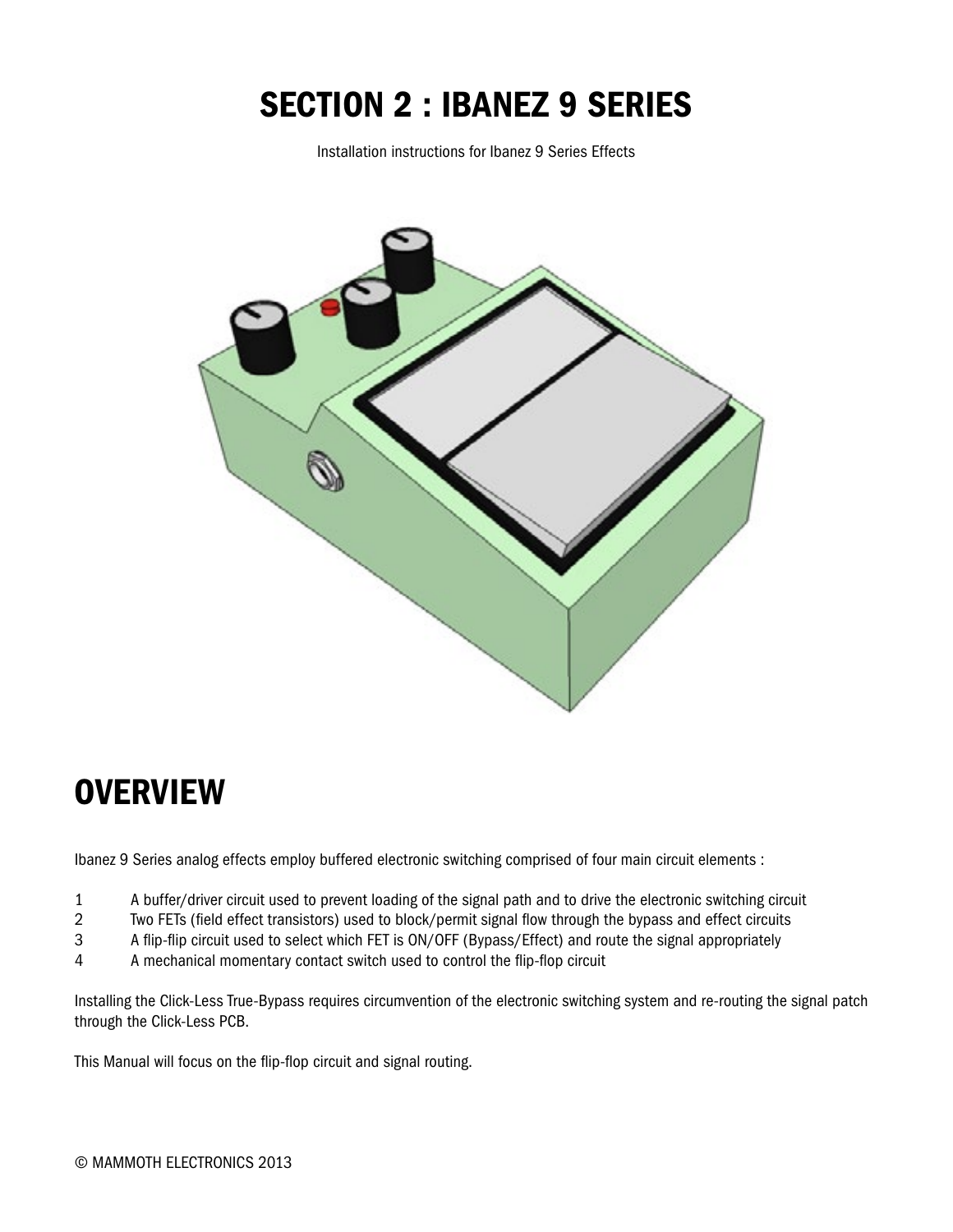## 2.1 : DEFEATING THE FLIP-FLOP

In order to install the Click-Less system, the flip-flop circuit must be forced into the Effect mode at all times, so that signal is flowing through the effect circuit when the pedal is activated. This can be accomplished quickly and easily by simply desoldering and removing one resistor :



Removing the 56K resistor indicated above (actual value may vary) insures Q2 will not turn on by preventing its base from ever receiving voltage. This forces the flip-flop circuit into permanently retaining the Effect mode state.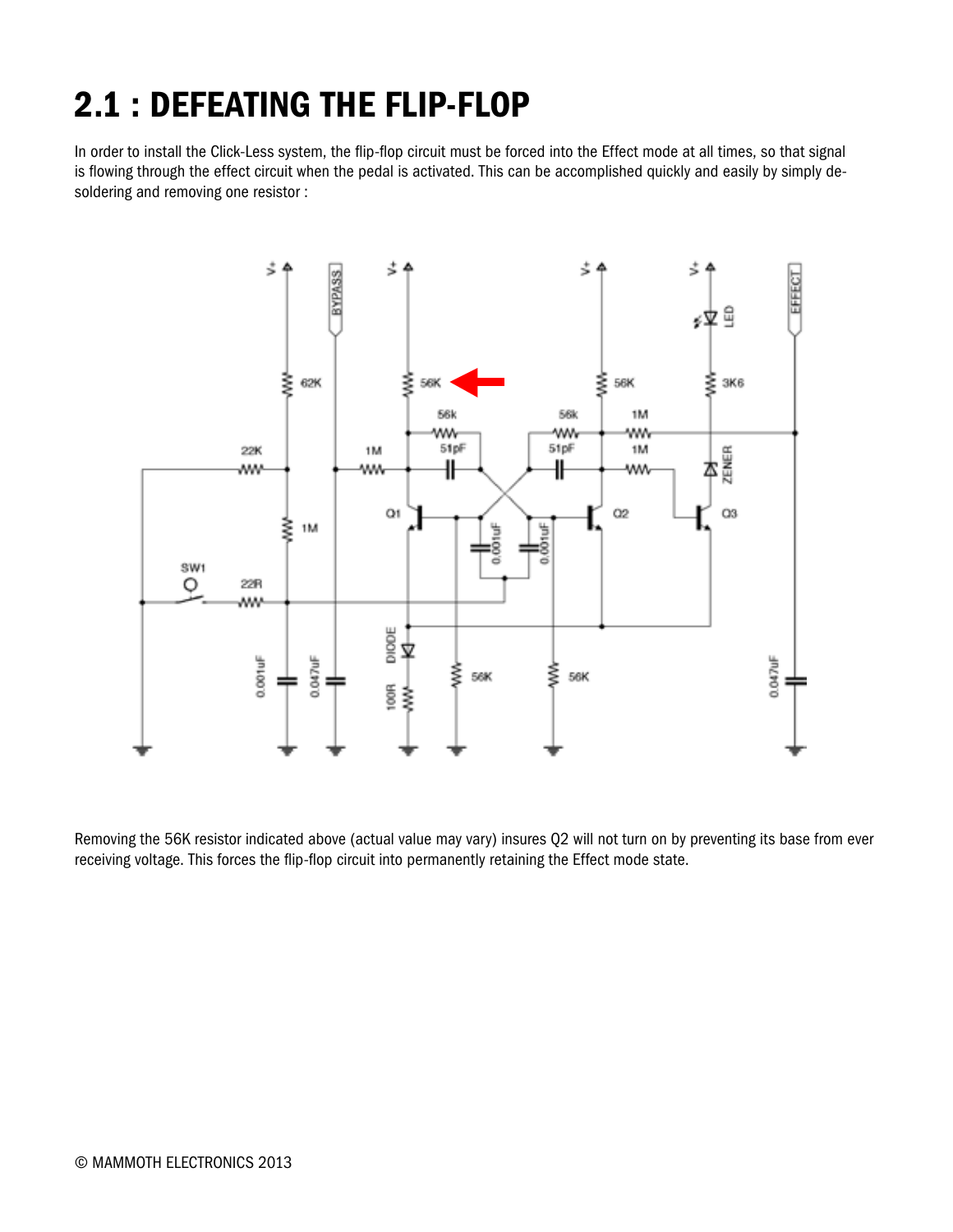## 2.2 : RE-ROUTING SIGNAL FLOW

Now that the Flip-Flop circuit has been defeated, the pedal is locked in Effect mode. Signal must now be re-routed from the input and output jacks through the Click-Less PCB in order to accomplish Click-Less True-Bypass switching.

There are a total of 6 wires you will need to disconnect in order to re-route the signal flow through the Click-Less PCB.

- 1 the input jack wire on the pedal
- 2 the output Jack wire on the pedal
- 3-4 the two wires connected to the LED or the LED PCB
- 5-6 the two wires connected to the pedal's switch

De-solder the input jack wire from the effect PCB, clean any remaining solder from the pad and write down the reference number of the hole and associated function of the wire that was removed. Repeat this procedure for the output jack wire, LED PCB wire, and switch wires.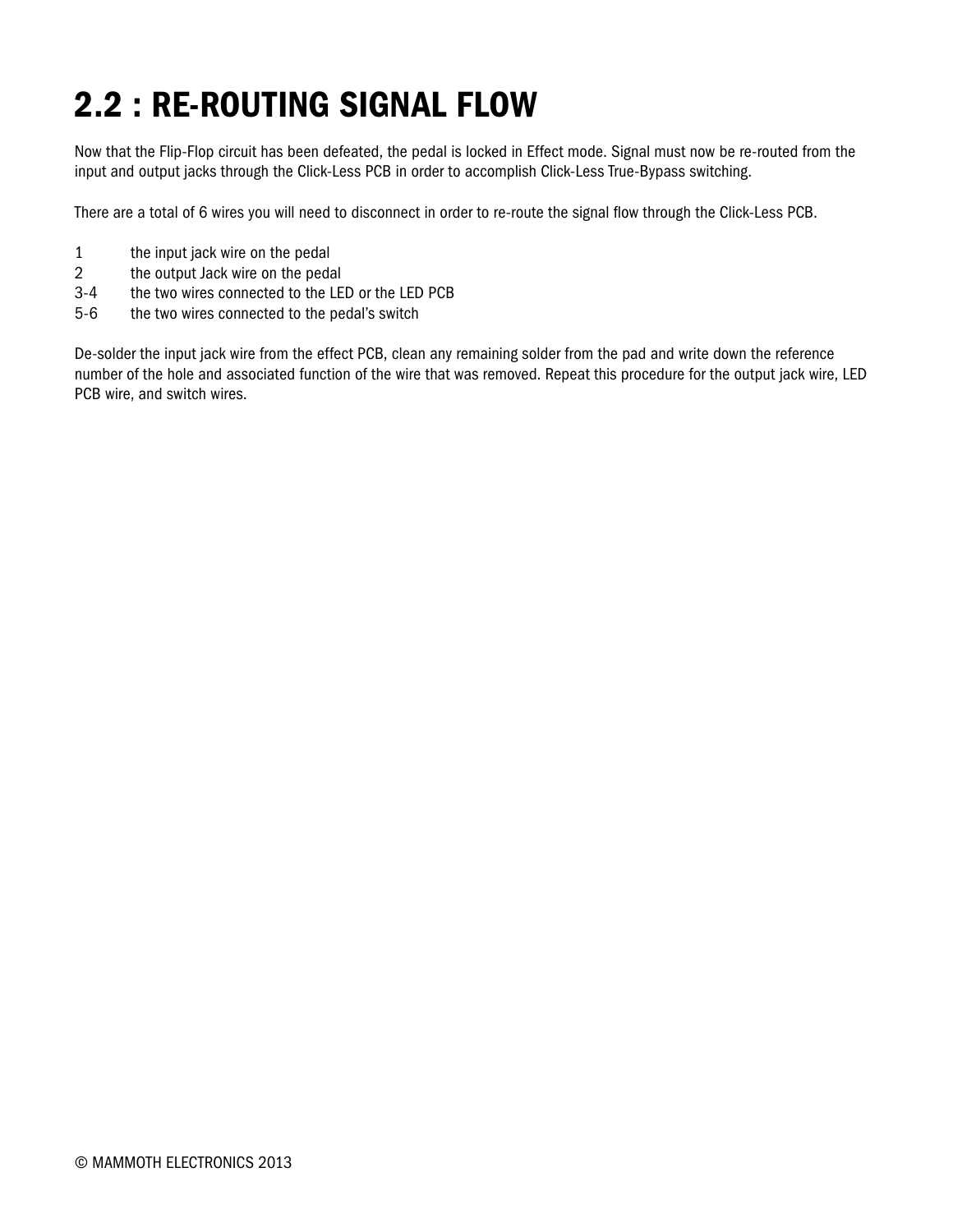## 2.3 : WIRING

We recommend using normal [24 AWG hookup wire](http://www.mammothelectronics.com/CHANDLER-CHND-100-2407-p/1100-600-1-10ft.htm) for wiring to the Click-Less PCB. Depending on the effect pedal you are working on, you may be able to use some of the existing wires to connect to the Click-Less PCB.



- + : wire to 9V source (from DC jack power lug)
- : wire to ground source<br>C : not used
- : not used
- S2 : connect to Ibanez momentary switch (normally a red and white wire are already connected to the switch. Disconnect from Main PCB and connect to S2 pad, shown above)
- S1 : connect to Ibanez momentary switch (normally a black wire is already going from the momentary switch to the ground lug. Disconnect from ground lug side and connect to S1 pad, shown above)
- L : connect to anode (positive leg) of LED PCB (normally a red wire on the small LED PCB)
- R : connect to the effect circuit return/output wire (going from PCB to Output jack)
- O : connect to the output jack signal lug
- I : connect to the input jack signal lug
- S : connect to the effect circuit send/input wire (going from PCB to Input jack)

\*NOTE: Cathode side (negative side) of LED needs to be connected to nearest available ground source.

© MAMMOTH ELECTRONICS 2013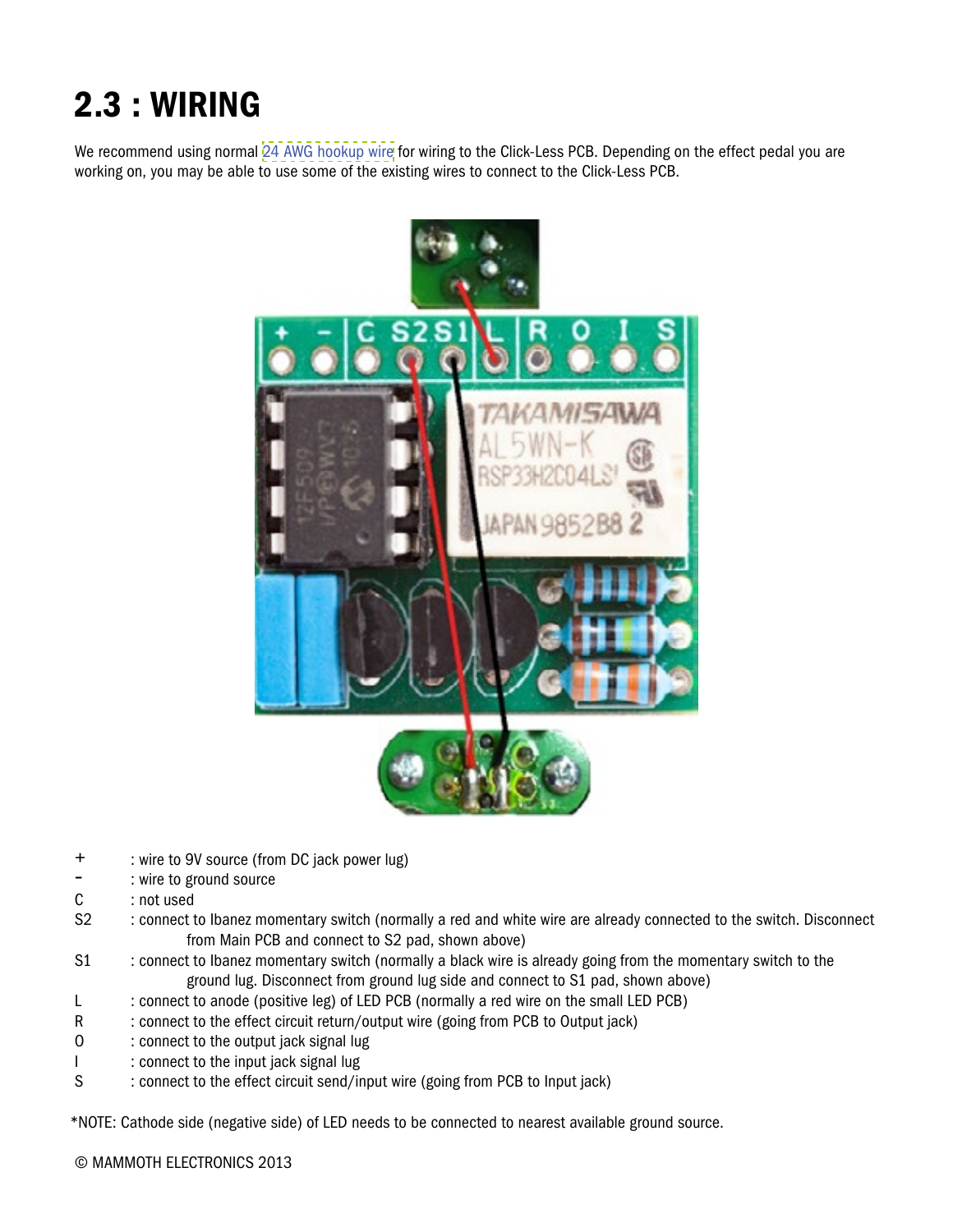## 2.4 : COMPLETING THE JOB

Installation is nearly complete.

All that remains to be completed is securing the Click-Less PCB and putting the pedal back together.

The recommended placement for most ibanez 9-Series compact analog effect pedals is on the inside of the chassis on the side of the output jack. See illustration below:



Apply double stick tape to the back of the Click-Less PCB and secure it to the chassis in the desired location, taking care to insure that no leads are poking through the tape. This will prevent the board from shorting to the chassis.

Congratulations! Your Ibanez 9-series pedal has been converted to Click-Less True-Bypass.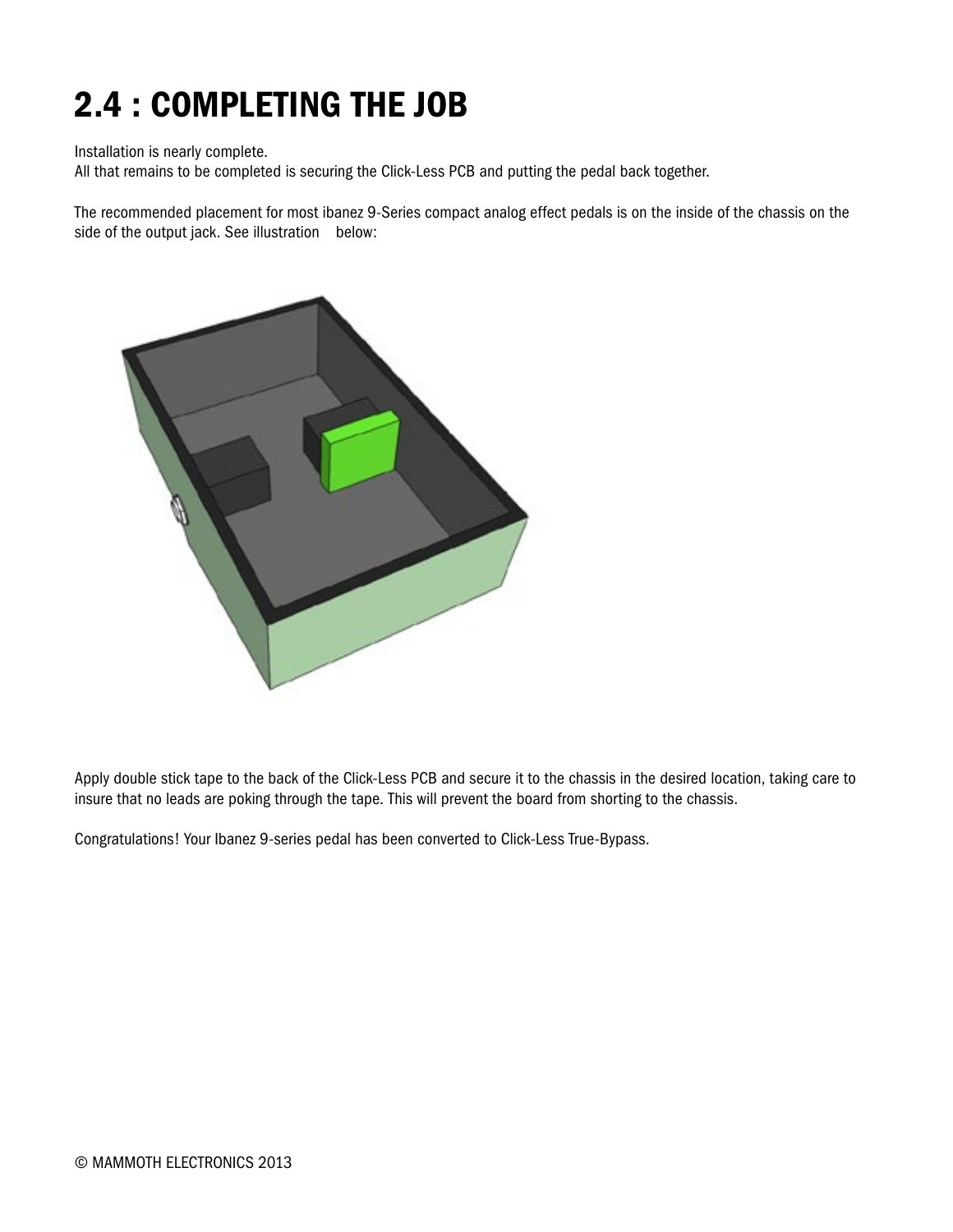#### SECTION 3 : BOSS EFFECTS

Installation instructions for Boss Effects pedals



#### **OVERVIEW**

BOSS analog effects employ buffered electronic switching comprised of four main circuit elements :

- 1 A buffer/driver circuit used to prevent loading of the signal path and to drive the electronic switching circuit
- 2 Two FETs (field effect transistors) used to block/permit signal flow through the bypass and effect circuits<br>3 A flip-flip circuit used to select which FET is ON/OFF (Bypass/Effect) and route the signal appropriately
- 3 A flip-flip circuit used to select which FET is ON/OFF (Bypass/Effect) and route the signal appropriately
- 4 A mechanical momentary contact switch used to control the flip-flop circuit

Installing the Click-Less True-Bypass requires circumvention of the electronic switching system and re-routing the signal patch through the Click-Less PCB.

This Manual will focus on the flip-flop circuit and signal routing.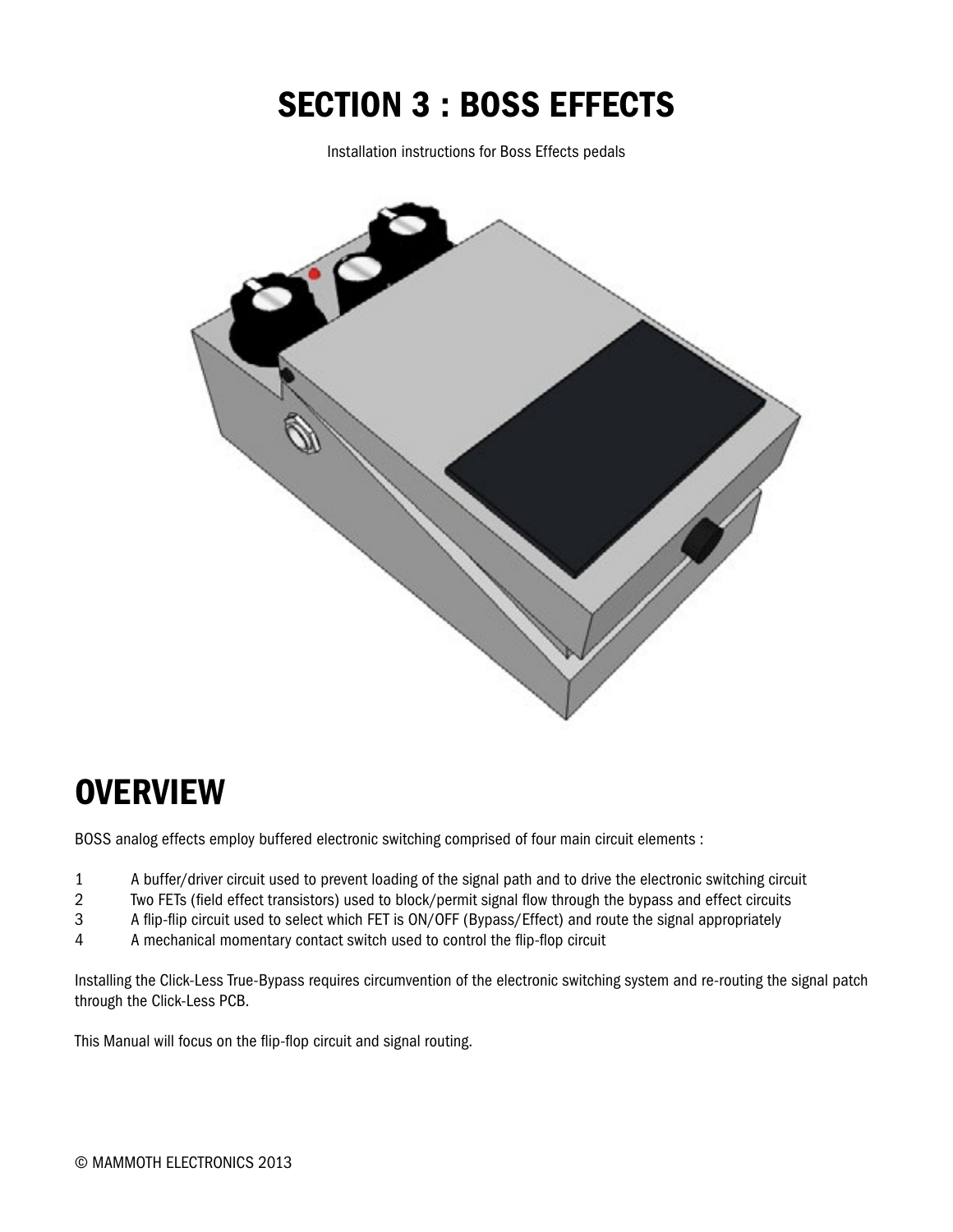## 3.1 : DEFEATING THE FLIP-FLOP

In order to install the Click-Less system, the flip-flop circuit must be forced into the Effect mode at all times, so that signal is flowing through the effect circuit when the pedal is activated. This can be accomplished quickly and easily by simply desoldering and removing one resistor :



Removing the 56K resistor indicated above (actual value may vary) insures Q2 will not turn on by preventing its base from ever receiving voltage. This forces the flip-flop circuit into permanently retaining the Effect mode state.

#### \*Technical Note :

The Flip-Flop retains the ability to toggle states until the LED node is disconnected from the circuit.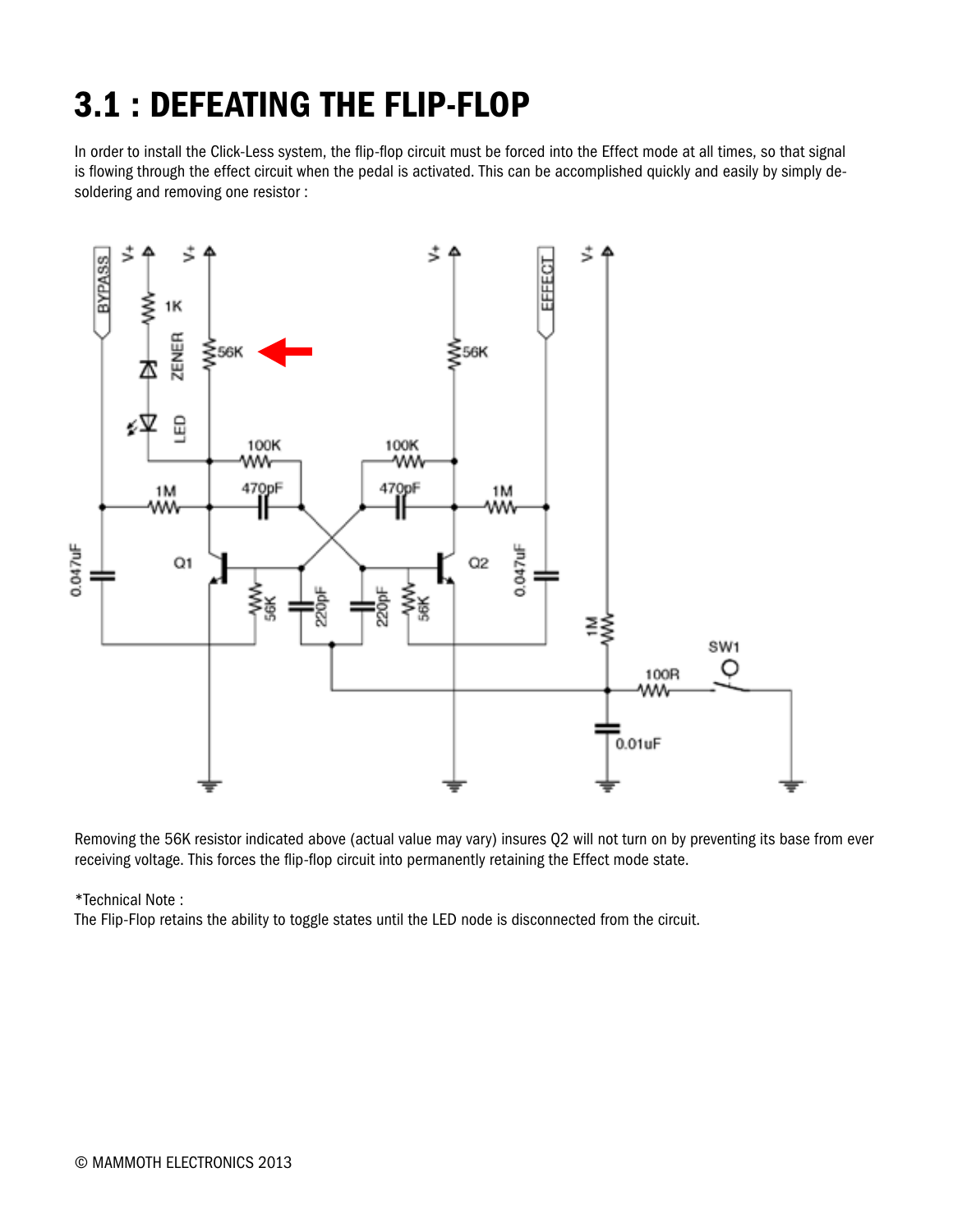## 3.2 : RE-ROUTING SIGNAL FLOW

Now that the Flip-Flop circuit has been defeated, the pedal is locked in Effect mode. Signal must now be re-routed from the input and output jacks through the Click-Less PCB in order to accomplish Click-Less True-Bypass switching. The Click-Less system has been designed to allow you to perform these actions quickly, easily, and effectively.

There are a total of 5 wires you will need to disconnect in order to re-route the signal flow through the Click-Less PCB.

- 1 the input jack wire on the pedal
- 2 the output Jack wire on the pedal
- 3-4 the two wires connected to the LED or the LED PCB (usually Orange)
- 5-6 the two wires connected to the pedal's switch

Disconnect the input jack wire from the effect PCB and write down the hole that the wire was connected to.

Repeat this procedure for the output jack wire, LED PCB wires, and switch wires.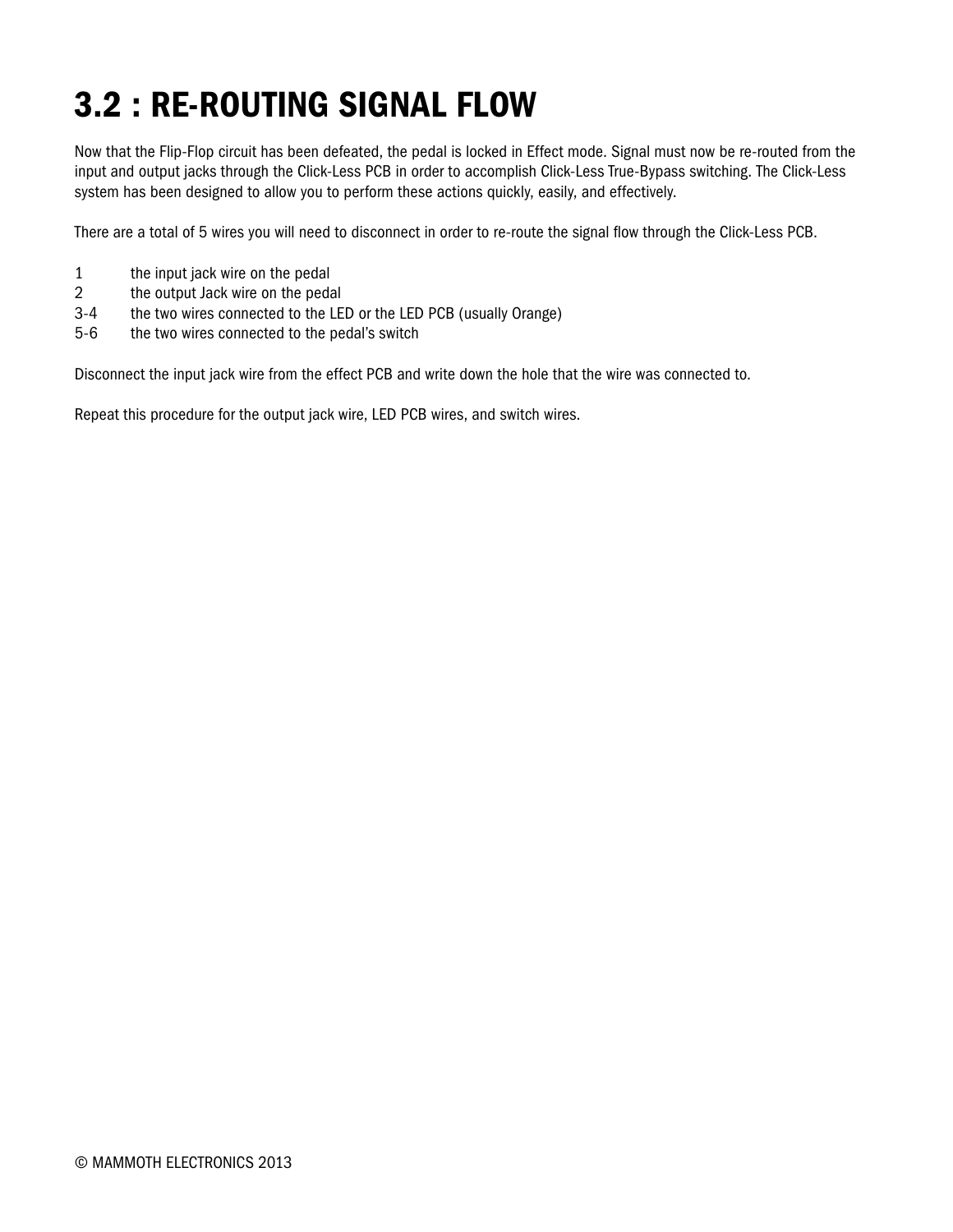## 3.3 : WIRING

We recommend using normal [24 AWG hookup wire](http://www.mammothelectronics.com/CHANDLER-CHND-100-2407-p/1100-600-1-10ft.htm) for wiring to the Click-Less PCB. Depending on the effect pedal you are working on, you may be able to use some of the existing wires to connect to the Click-Less PCB.



- + : wire to 9V source (from DC jack power lug)
- : wire to ground source<br>C : not used
- : not used
- S2 : connect to Ibanez momentary switch (normally a black wire already connected to the switch. Disconnect from Main PCB and connect to S2 pad, shown above)
- S1 : connect to BOSS momentary switch (normally a purple already going from the momentary switch to the ground lug. Disconnect from ground lug side and connect to S1 pad, shown above)
- L : connect to anode (positive leg) of LED PCB (normally a red wire on the small LED PCB)
- R : connect to the effect circuit return/output wire (going from PCB to Output jack)
- O : connect to the output jack signal lug
- I : connect to the input jack signal lug
- S : connect to the effect circuit send/input wire (going from PCB to Input jack)

\*NOTE: Cathode side (negative side) of LED needs to be connected to nearest available ground source.